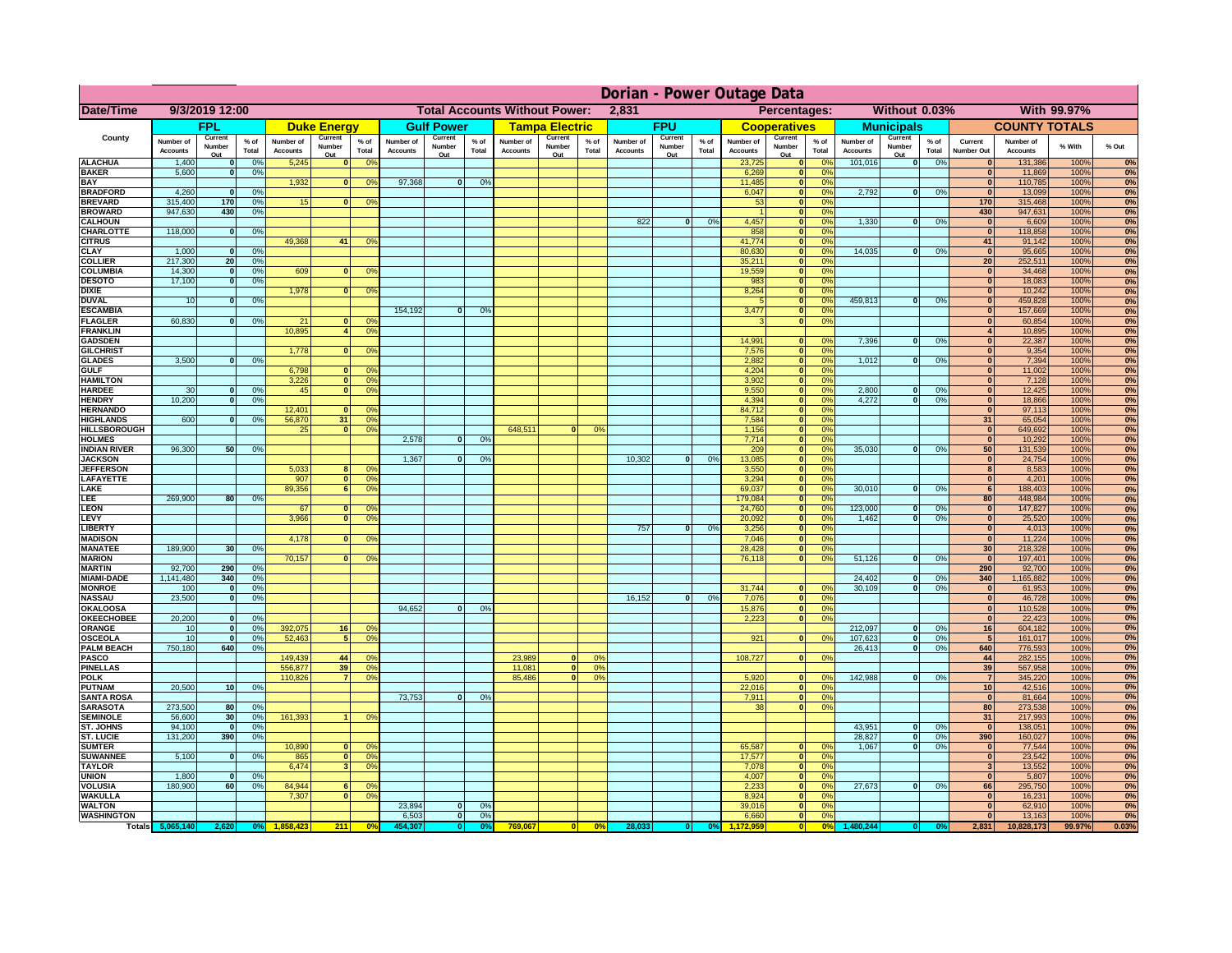# 9/3/2019 12:00 PM T.S. Dorian

| <b>Power Provider</b>                | <b>County</b>       | <b>Number of Customers</b> | <b>Current Number Out</b> | <b>Outage Percentage</b> | <b>Estimated Restore Time</b> |
|--------------------------------------|---------------------|----------------------------|---------------------------|--------------------------|-------------------------------|
| Florida Power and Light Company      | PALM BEACH          | 750,180                    | 640                       | 0.09%                    | <b>TBD</b>                    |
|                                      | <b>BROWARD</b>      | 947,630                    | 430                       |                          | TBD                           |
| Florida Power and Light Company      |                     |                            |                           | 0.05%                    |                               |
| Florida Power and Light Company      | ST. LUCIE           | 131,200                    | 390                       | 0.30%                    | <b>TBD</b>                    |
| Florida Power and Light Company      | MIAMI-DADE          | 1,141,480                  | 340                       | 0.03%                    | TBD                           |
| Florida Power and Light Company      | <b>MARTIN</b>       | 92,700                     | 290                       | 0.31%                    | <b>TBD</b>                    |
| Florida Power and Light Company      | <b>BREVARD</b>      | 315,400                    | 170                       | 0.05%                    | TBD                           |
| Florida Power and Light Company      | LEE                 | 269,900                    | 80                        | 0.03%                    | <b>TBD</b>                    |
| Florida Power and Light Company      | SARASOTA            | 273,500                    | 80                        | 0.03%                    | <b>TBD</b>                    |
| Florida Power and Light Company      | <b>VOLUSIA</b>      | 180,900                    | 60                        | 0.03%                    | <b>TBD</b>                    |
| Florida Power and Light Company      | <b>INDIAN RIVER</b> | 96,300                     | 50                        | 0.05%                    | TBD                           |
| <b>Duke Energy</b>                   | PASCO               | 149,439                    | 44                        | 0.03%                    | <b>TBD</b>                    |
| Duke Energy                          | <b>CITRUS</b>       | 49,368                     | 41                        | 0.08%                    | TBD                           |
| <b>Duke Energy</b>                   | <b>PINELLAS</b>     | 556,877                    | 39                        | 0.01%                    | <b>TBD</b>                    |
| Duke Energy                          |                     |                            | 31                        | 0.05%                    | TBD                           |
|                                      | <b>HIGHLANDS</b>    | 56,870                     |                           |                          |                               |
| Florida Power and Light Company      | MANATEE             | 189,900                    | 30                        | 0.02%                    | <b>TBD</b>                    |
| Florida Power and Light Company      | SEMINOLE            | 56,600                     | 30                        | 0.05%                    | TBD                           |
| Florida Power and Light Company      | <b>COLLIER</b>      | 217,300                    | 20                        | 0.01%                    | <b>TBD</b>                    |
| Duke Energy                          | ORANGE              | 392,075                    | 16                        | 0.00%                    | TBD                           |
| Florida Power and Light Company      | PUTNAM              | 20,500                     | 10                        | 0.05%                    | TBD                           |
| Duke Energy                          | <b>JEFFERSON</b>    | 5,033                      | 8                         | 0.16%                    | <b>TBD</b>                    |
| <b>Duke Energy</b>                   | <b>POLK</b>         | 110,826                    | $\overline{7}$            | 0.01%                    | <b>TBD</b>                    |
| Duke Energy                          | LAKE                | 89,356                     | 6                         | 0.01%                    | <b>TBD</b>                    |
| <b>Duke Energy</b>                   | <b>VOLUSIA</b>      | 84,944                     | 6                         | 0.01%                    | <b>TBD</b>                    |
| Duke Energy                          | OSCEOLA             | 52,463                     | 5                         | 0.01%                    | <b>TBD</b>                    |
|                                      |                     |                            |                           |                          |                               |
| <b>Duke Energy</b>                   | <b>FRANKLIN</b>     | 10,895                     | $\overline{\mathbf{4}}$   | 0.04%                    | <b>TBD</b>                    |
| Duke Energy                          | <b>TAYLOR</b>       | 6,474                      | 3                         | 0.05%                    | TBD                           |
| <b>Duke Energy</b>                   | SEMINOLE            | 161,393                    | $\mathbf 1$               | 0.00%                    | <b>TBD</b>                    |
| Central Florida Electric Cooperative | <b>ALACHUA</b>      | 870                        | 0                         | 0.00%                    | TBD                           |
| Central Florida Electric Cooperative | <b>DIXIE</b>        | 7,651                      | $\pmb{0}$                 | 0.00%                    | <b>TBD</b>                    |
| Central Florida Electric Cooperative | <b>GILCHRIST</b>    | 7,572                      | $\mathbf 0$               | 0.00%                    | <b>TBD</b>                    |
| Central Florida Electric Cooperative | LAFAYETTE           | 8                          | $\mathbf 0$               | 0.00%                    | <b>TBD</b>                    |
| Central Florida Electric Cooperative | LEVY                | 17,714                     | 0                         | 0.00%                    | TBD                           |
| Central Florida Electric Cooperative | <b>MARION</b>       | 9                          | $\mathbf 0$               | 0.00%                    | <b>TBD</b>                    |
| Chattahoochee Electric               | GADSDEN             | 1,173                      | 0                         | 0.00%                    | TBD                           |
|                                      | <b>HOLMES</b>       | 320                        | $\mathbf 0$               | 0.00%                    | <b>TBD</b>                    |
| Choctawhatchee Electric Cooperative  |                     |                            |                           |                          |                               |
| Choctawhatchee Electric Cooperative  | <b>OKALOOSA</b>     | 15,876                     | 0                         | 0.00%                    | TBD                           |
| Choctawhatchee Electric Cooperative  | <b>SANTA ROSA</b>   | 132                        | $\mathbf 0$               | 0.00%                    | <b>TBD</b>                    |
| Choctawhatchee Electric Cooperative  | <b>WALTON</b>       | 38,913                     | $\pmb{0}$                 | 0.00%                    | <b>TBD</b>                    |
| City of Alachua                      | <b>ALACHUA</b>      | 4,506                      | $\mathbf 0$               | 0.00%                    | <b>TBD</b>                    |
| City of Bartow                       | POLK                | 12,074                     | $\pmb{0}$                 | 0.00%                    | TBD                           |
| City of Blountstown                  | CALHOUN             | 1,330                      | $\mathbf 0$               | 0.00%                    | TBD                           |
| City of Bushnell                     | <b>SUMTER</b>       | 1,067                      | 0                         | 0.00%                    | TBD                           |
| City of Clewiston                    | <b>HENDRY</b>       | 4,272                      | $\pmb{0}$                 | 0.00%                    | <b>TBD</b>                    |
| City of Fort Meade                   | <b>POLK</b>         | 2,379                      | 0                         | 0.00%                    | TBD                           |
| City of Havana                       | GADSDEN             | 1,455                      | $\pmb{0}$                 | 0.00%                    | <b>TBD</b>                    |
| City of Leesburg                     | LAKE                | 24,500                     | 0                         | 0.00%                    | <b>TBD</b>                    |
|                                      | <b>GLADES</b>       |                            | $\pmb{0}$                 | 0.00%                    | <b>TBD</b>                    |
| City of Moore Haven                  |                     | 1,012                      |                           |                          |                               |
| City of Mount Dora                   | LAKE                | 5,510                      | $\mathbf 0$               | 0.00%                    | TBD                           |
| City of Newberry                     | <b>ALACHUA</b>      | 1,898                      | $\pmb{0}$                 | 0.00%                    | TBD                           |
| City of Quincy                       | GADSDEN             | 4,768                      | 0                         | 0.00%                    | TBD                           |
| City of Starke                       | <b>BRADFORD</b>     | 2,792                      | $\pmb{0}$                 | 0.00%                    | <b>TBD</b>                    |
| City of Tallahassee                  | LEON                | 123,000                    | 0                         | 0.00%                    | TBD                           |
| City of Vero Beach                   | <b>INDIAN RIVER</b> | 35,030                     | $\pmb{0}$                 | 0.00%                    | TBD                           |
| City of Wauchula                     | HARDEE              | 2,800                      | 0                         | 0.00%                    | TBD                           |
| City of Williston                    | LEVY                | 1,462                      | $\pmb{0}$                 | 0.00%                    | TBD                           |
| City of Winter Park                  | ORANGE              | 14,947                     | 0                         | 0.00%                    | TBD                           |
| Clay Electric Cooperative            | <b>ALACHUA</b>      | 22,855                     | 0                         | 0.00%                    | <b>TBD</b>                    |
| Clay Electric Cooperative            | <b>BAKER</b>        | 2,602                      | 0                         | 0.00%                    | TBD                           |
| Clay Electric Cooperative            | <b>BRADFORD</b>     | 6,047                      | $\pmb{0}$                 | 0.00%                    | <b>TBD</b>                    |
|                                      |                     |                            |                           |                          |                               |
| Clay Electric Cooperative            | <b>CLAY</b>         | 80,630                     | 0                         | 0.00%                    | TBD                           |
| Clay Electric Cooperative            | COLUMBIA            | 17,599                     | $\pmb{0}$                 | 0.00%                    | TBD                           |
| Clay Electric Cooperative            | <b>DUVAL</b>        | 5                          | 0                         | 0.00%                    | TBD                           |
| Clay Electric Cooperative            | <b>FLAGLER</b>      | $\overline{3}$             | $\pmb{0}$                 | 0.00%                    | <b>TBD</b>                    |
| Clay Electric Cooperative            | <b>GILCHRIST</b>    | 4                          | 0                         | 0.00%                    | TBD                           |
| Clay Electric Cooperative            | LAKE                | 2,319                      | $\pmb{0}$                 | 0.00%                    | <b>TBD</b>                    |
| Clay Electric Cooperative            | LEVY                | 754                        | 0                         | 0.00%                    | TBD                           |
| Clay Electric Cooperative            | <b>MARION</b>       | 17,114                     | $\pmb{0}$                 | 0.00%                    | TBD                           |
| Clay Electric Cooperative            | PUTNAM              | 22,016                     | $\mathbf 0$               | 0.00%                    | TBD                           |
| Clay Electric Cooperative            | SUWANNEE            | 6                          | $\pmb{0}$                 | 0.00%                    | <b>TBD</b>                    |
|                                      |                     |                            | $\mathbf 0$               |                          |                               |
| Clay Electric Cooperative            | <b>UNION</b>        | 4,007                      |                           | 0.00%                    | TBD                           |
| Clay Electric Cooperative            | <b>VOLUSIA</b>      | 2,233                      | $\pmb{0}$                 | 0.00%                    | <b>TBD</b>                    |
| Duke Energy                          | <b>ALACHUA</b>      | 5,245                      | $\pmb{0}$                 | 0.00%                    | TBD                           |
| <b>Duke Energy</b>                   | BAY                 | 1,932                      | $\pmb{0}$                 | 0.00%                    | TBD                           |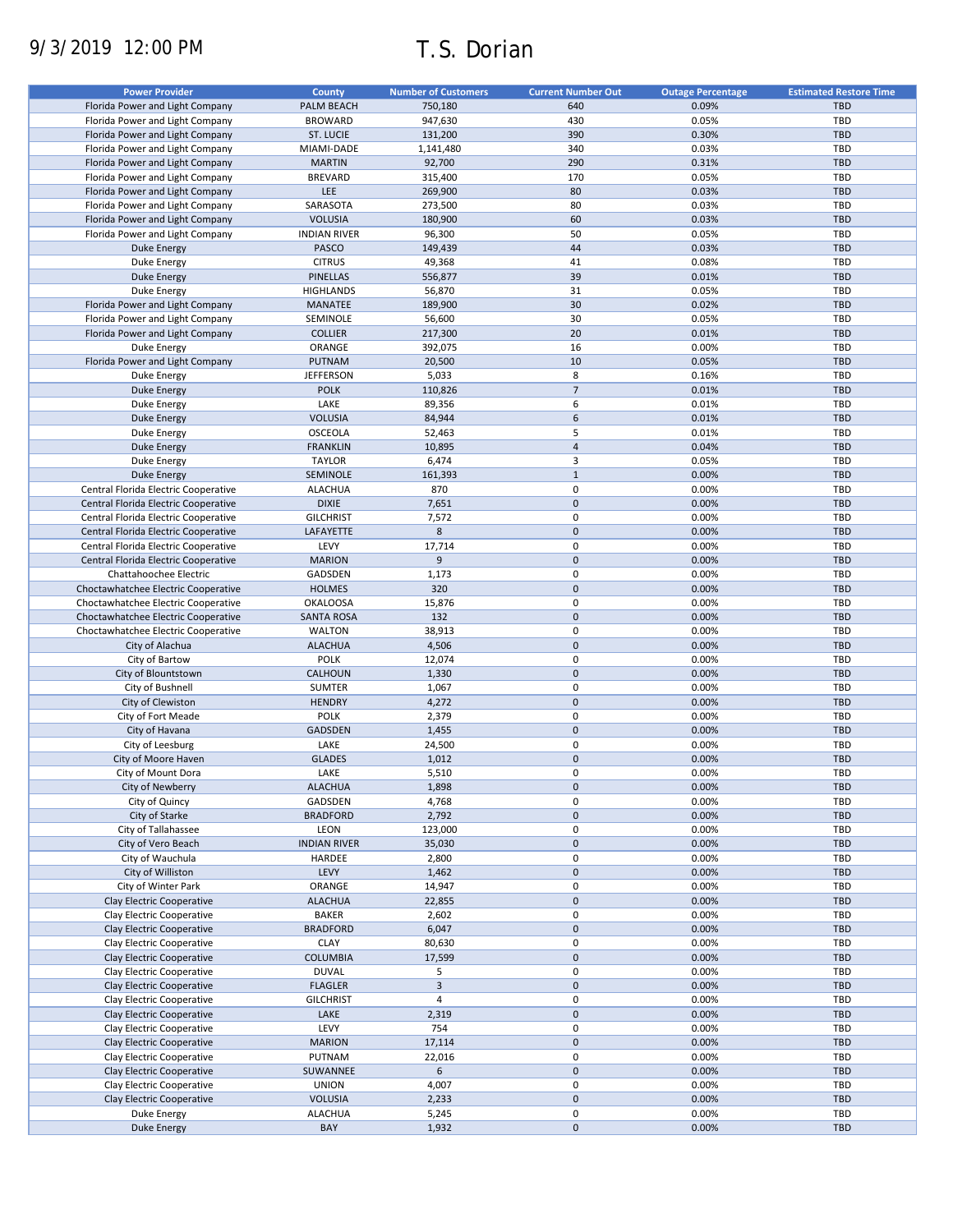# 9/3/2019 12:00 PM T.S. Dorian

| Duke Energy                                                                                  | <b>BREVARD</b>            | 15               | 0              | 0.00%          | TBD               |
|----------------------------------------------------------------------------------------------|---------------------------|------------------|----------------|----------------|-------------------|
| <b>Duke Energy</b>                                                                           | <b>COLUMBIA</b>           | 609              | $\mathbf 0$    | 0.00%          | <b>TBD</b>        |
| Duke Energy                                                                                  | <b>DIXIE</b>              | 1,978            | 0              | 0.00%          | TBD               |
| <b>Duke Energy</b>                                                                           | <b>FLAGLER</b>            | 21               | $\mathbf 0$    | 0.00%          | <b>TBD</b>        |
| Duke Energy                                                                                  | <b>GILCHRIST</b>          | 1,778            | 0              | 0.00%          | TBD               |
| <b>Duke Energy</b>                                                                           | <b>GULF</b>               | 6,798            | $\mathbf 0$    | 0.00%          | <b>TBD</b>        |
|                                                                                              |                           |                  |                |                |                   |
| Duke Energy                                                                                  | <b>HAMILTON</b>           | 3,226            | 0              | 0.00%          | TBD               |
| <b>Duke Energy</b>                                                                           | HARDEE                    | 45               | $\pmb{0}$      | 0.00%          | <b>TBD</b>        |
| Duke Energy                                                                                  | <b>HERNANDO</b>           | 12,401           | $\mathbf 0$    | 0.00%          | TBD               |
| <b>Duke Energy</b>                                                                           | <b>HILLSBOROUGH</b>       | 25               | $\pmb{0}$      | 0.00%          | <b>TBD</b>        |
| Duke Energy                                                                                  | LAFAYETTE                 | 907              | $\mathbf 0$    | 0.00%          | <b>TBD</b>        |
| <b>Duke Energy</b>                                                                           | LEON                      | 67               | $\mathbf 0$    | 0.00%          | <b>TBD</b>        |
| Duke Energy                                                                                  | LEVY                      | 3,966            | $\mathbf 0$    | 0.00%          | TBD               |
|                                                                                              |                           |                  | $\mathbf 0$    |                |                   |
| <b>Duke Energy</b>                                                                           | <b>MADISON</b>            | 4,178            |                | 0.00%          | <b>TBD</b>        |
| Duke Energy                                                                                  | <b>MARION</b>             | 70,157           | 0              | 0.00%          | <b>TBD</b>        |
| <b>Duke Energy</b>                                                                           | <b>SUMTER</b>             | 10,890           | $\mathbf 0$    | 0.00%          | <b>TBD</b>        |
| Duke Energy                                                                                  | SUWANNEE                  | 865              | $\pmb{0}$      | 0.00%          | TBD               |
| <b>Duke Energy</b>                                                                           | <b>WAKULLA</b>            | 7,307            | $\mathbf 0$    | 0.00%          | <b>TBD</b>        |
| Escambia River Electric Cooperative, Inc.                                                    | <b>ESCAMBIA</b>           | 3,477            | $\pmb{0}$      | 0.00%          | <b>TBD</b>        |
| Escambia River Electric Cooperative, Inc.                                                    | <b>SANTA ROSA</b>         | 7,779            | $\pmb{0}$      | 0.00%          | TBD               |
|                                                                                              |                           |                  |                |                |                   |
| Florida Keys Electric Cooperative                                                            | <b>MONROE</b>             | 31,744           | 0              | 0.00%          | <b>TBD</b>        |
| Florida Power and Light Company                                                              | <b>ALACHUA</b>            | 1,400            | $\pmb{0}$      | 0.00%          | <b>TBD</b>        |
| Florida Power and Light Company                                                              | <b>BAKER</b>              | 5,600            | 0              | 0.00%          | <b>TBD</b>        |
| Florida Power and Light Company                                                              | <b>BRADFORD</b>           | 4,260            | $\pmb{0}$      | 0.00%          | <b>TBD</b>        |
| Florida Power and Light Company                                                              | CHARLOTTE                 | 118,000          | $\mathbf 0$    | 0.00%          | <b>TBD</b>        |
| Florida Power and Light Company                                                              | <b>CLAY</b>               | 1,000            | $\mathbf 0$    | 0.00%          | <b>TBD</b>        |
| Florida Power and Light Company                                                              | COLUMBIA                  | 14,300           | 0              | 0.00%          | TBD               |
| Florida Power and Light Company                                                              |                           |                  | $\mathbf 0$    |                |                   |
|                                                                                              | <b>DESOTO</b>             | 17,100           |                | 0.00%          | <b>TBD</b>        |
| Florida Power and Light Company                                                              | <b>DUVAL</b>              | 10               | 0              | 0.00%          | TBD               |
| Florida Power and Light Company                                                              | <b>FLAGLER</b>            | 60,830           | $\pmb{0}$      | 0.00%          | <b>TBD</b>        |
| Florida Power and Light Company                                                              | <b>GLADES</b>             | 3,500            | 0              | 0.00%          | TBD               |
| Florida Power and Light Company                                                              | HARDEE                    | 30 <sup>°</sup>  | $\pmb{0}$      | 0.00%          | <b>TBD</b>        |
| Florida Power and Light Company                                                              | <b>HENDRY</b>             | 10,200           | 0              | 0.00%          | TBD               |
| Florida Power and Light Company                                                              | <b>HIGHLANDS</b>          | 600              | $\pmb{0}$      | 0.00%          | <b>TBD</b>        |
|                                                                                              |                           |                  | 0              | 0.00%          | TBD               |
| Florida Power and Light Company                                                              | <b>MONROE</b>             | 100              |                |                |                   |
| Florida Power and Light Company                                                              | NASSAU                    | 23,500           | $\mathbf 0$    | 0.00%          | <b>TBD</b>        |
| Florida Power and Light Company                                                              | OKEECHOBEE                | 20,200           | $\pmb{0}$      | 0.00%          | TBD               |
| Florida Power and Light Company                                                              | ORANGE                    | 10               | $\pmb{0}$      | 0.00%          | <b>TBD</b>        |
| Florida Power and Light Company                                                              | <b>OSCEOLA</b>            | 10               | 0              | 0.00%          | TBD               |
| Florida Power and Light Company                                                              | ST. JOHNS                 | 94,100           | $\pmb{0}$      | 0.00%          | <b>TBD</b>        |
| Florida Power and Light Company                                                              | SUWANNEE                  | 5,100            | 0              | 0.00%          | <b>TBD</b>        |
| Florida Power and Light Company                                                              | <b>UNION</b>              | 1,800            | $\mathbf 0$    | 0.00%          | <b>TBD</b>        |
|                                                                                              |                           |                  |                |                |                   |
| Florida Public Utilities Corporation                                                         | CALHOUN                   | 822              | 0              | 0.00%          | Restored          |
| Florida Public Utilities Corporation                                                         | <b>JACKSON</b>            | 10,302           | $\mathbf 0$    | 0.00%          | Restored          |
| Florida Public Utilities Corporation                                                         | <b>LIBERTY</b>            | 757              | 0              | 0.00%          | Restored          |
| Florida Public Utilities Corporation                                                         | NASSAU                    | 16,152           | $\mathbf 0$    | 0.00%          | Restored          |
| Fort Pierce Utilities Authority                                                              | <b>ST. LUCIE</b>          | 28,827           | 0              | 0.00%          | <b>TBD</b>        |
| Gainesville (Gainesville Regional Utilities - GRU)                                           | <b>ALACHUA</b>            | 94,612           | $\pmb{0}$      | 0.00%          | <b>TBD</b>        |
|                                                                                              | <b>GLADES</b>             | 2,882            | $\mathbf 0$    | 0.00%          | TBD               |
| Glades Electric Cooperative, Inc.                                                            |                           | $\mathbf 0$      | $\pmb{0}$      |                |                   |
| Glades Electric Cooperative, Inc.                                                            | HARDEE                    |                  |                |                | <b>TBD</b>        |
| Glades Electric Cooperative, Inc.                                                            | <b>HENDRY</b>             | 3,502            | 0              | 0.00%          | TBD               |
| Glades Electric Cooperative, Inc.                                                            | <b>HIGHLANDS</b>          | 7,210            | $\mathbf 0$    | 0.00%          | <b>TBD</b>        |
| Glades Electric Cooperative, Inc.                                                            | OKEECHOBEE                | 2,223            | 0              | 0.00%          | TBD               |
| <b>Green Cove Springs Electric</b>                                                           | <b>CLAY</b>               | 4,041            | $\pmb{0}$      | 0.00%          | <b>TBD</b>        |
| Gulf Coast Electric Cooperative, Inc.                                                        | BAY                       | 11,485           | 0              | 0.00%          | TBD               |
| Gulf Coast Electric Cooperative, Inc.                                                        | <b>CALHOUN</b>            | 1,761            | $\pmb{0}$      | 0.00%          | <b>TBD</b>        |
|                                                                                              |                           |                  |                |                |                   |
| Gulf Coast Electric Cooperative, Inc.                                                        | <b>GULF</b>               | 4,204            | $\pmb{0}$      | 0.00%          | TBD               |
| Gulf Coast Electric Cooperative, Inc.                                                        | <b>JACKSON</b>            | 45               | $\pmb{0}$      | 0.00%          | <b>TBD</b>        |
| Gulf Coast Electric Cooperative, Inc.                                                        | <b>WALTON</b>             | 103              | 0              | 0.00%          | TBD               |
| Gulf Coast Electric Cooperative, Inc.                                                        | <b>WASHINGTON</b>         | 2,461            | $\mathbf 0$    | 0.00%          | <b>TBD</b>        |
| <b>Gulf Power Company</b>                                                                    | BAY                       | 97,368           | 0              | 0.00%          | Restored          |
| <b>Gulf Power Company</b>                                                                    | <b>ESCAMBIA</b>           | 154,192          | $\pmb{0}$      | 0.00%          | Restored          |
| <b>Gulf Power Company</b>                                                                    | <b>HOLMES</b>             | 2,578            | 0              | 0.00%          | Restored          |
| <b>Gulf Power Company</b>                                                                    | <b>JACKSON</b>            | 1,367            | $\pmb{0}$      | 0.00%          | Restored          |
|                                                                                              |                           |                  |                |                |                   |
| <b>Gulf Power Company</b>                                                                    | <b>OKALOOSA</b>           | 94,652           | 0              | 0.00%          | Restored          |
| <b>Gulf Power Company</b>                                                                    | <b>SANTA ROSA</b>         | 73,753           | $\pmb{0}$      | 0.00%          | Restored          |
| <b>Gulf Power Company</b>                                                                    | <b>WALTON</b>             | 23,894           | 0              | 0.00%          | Restored          |
| <b>Gulf Power Company</b>                                                                    | <b>WASHINGTON</b>         | 6,503            | $\pmb{0}$      | 0.00%          | Restored          |
| Homestead                                                                                    | MIAMI-DADE                | 24,402           | 0              | 0.00%          | TBD               |
| Jacksonville (JEA)                                                                           |                           |                  | $\pmb{0}$      | 0.00%          | <b>TBD</b>        |
|                                                                                              |                           |                  |                |                |                   |
|                                                                                              | <b>CLAY</b>               | 9,994            |                |                |                   |
| Jacksonville (JEA)                                                                           | <b>DUVAL</b>              | 440,938          | 0              | 0.00%          | TBD               |
| Jacksonville (JEA)                                                                           | ST. JOHNS                 | 27,580           | $\pmb{0}$      | 0.00%          | <b>TBD</b>        |
| Jacksonville Beach (Beaches Energy Services)<br>Jacksonville Beach (Beaches Energy Services) | <b>DUVAL</b><br>ST. JOHNS | 18,875<br>16,371 | 0<br>$\pmb{0}$ | 0.00%<br>0.00% | TBD<br><b>TBD</b> |